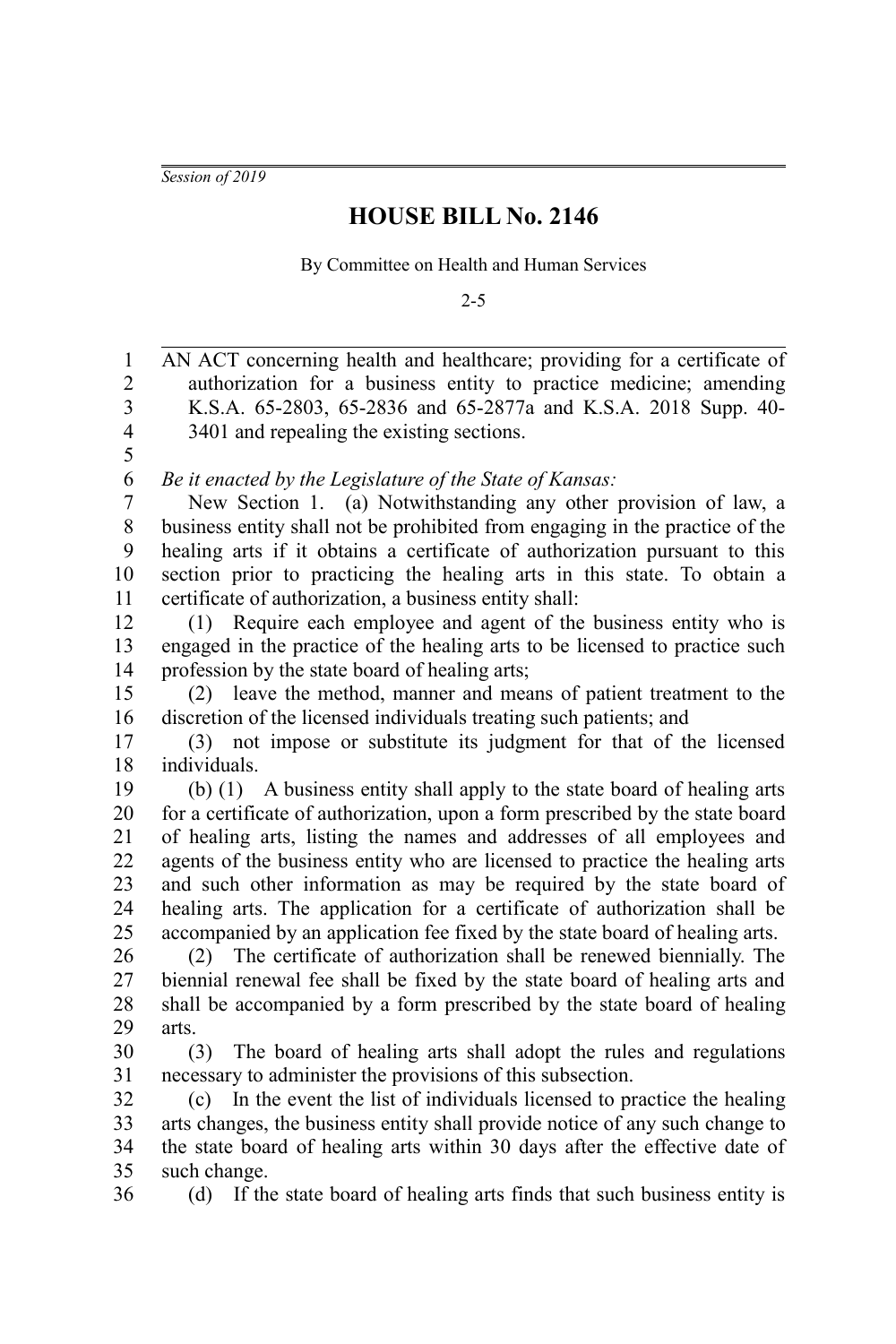in compliance with all of the requirements of this section, the state board of healing arts shall issue a certificate of authorization to such business entity designating the business entity as authorized to engage in the practice of the healing arts. 1 2 3 4

(e) No business entity issued a certificate of authorization under this section shall be relieved of responsibility for the conduct or acts of its agents or employees by reason of its compliance with the provisions of this section, nor shall any individual licensed to practice the healing arts be relieved of responsibility and liability for services performed by reason of employment or relationship with such business entity. Nothing in this section shall exempt any business entity from the provisions of any other law applicable to the business entity. 5 6 7 8 9 10 11 12

(f) As used in this section, "business entity" means a general corporation, limited liability company, limited liability partnership or other legal entity created by law that employs individuals who are licensed to practice medicine by the board of healing arts. 13 14 15 16

(g) This section shall be part of and supplemental to the Kansas healing arts act. 17 18

Sec. 2. K.S.A. 2018 Supp. 40-3401 is hereby amended to read as follows: 40-3401. As used in this act: 19 20

21

(a) "Applicant" means any healthcare provider.

(b) "Basic coverage" means a policy of professional liability insurance required to be maintained by each healthcare provider pursuant to the provisions of K.S.A. 40-3402(a) or (b), and amendments thereto. 22 23 24

25

(c) "Commissioner" means the commissioner of insurance.

(d) "Fiscal year" means the year commencing on the effective date of this act and each year, commencing on the first day of July thereafter. 26 27

(e) "Fund" means the healthcare stabilization fund established pursuant to K.S.A. 40-3403(a), and amendments thereto. 28 29

(f) "Healthcare provider" means a person licensed to practice any branch of the healing arts by the state board of healing arts, a person who holds a temporary permit to practice any branch of the healing arts issued by the state board of healing arts, a person engaged in a postgraduate training program approved by the state board of healing arts, a medical care facility licensed by the state of Kansas, a podiatrist licensed by the state board of healing arts, a health maintenance organization issued a certificate of authority by the commissioner, an optometrist licensed by the board of examiners in optometry, a pharmacist licensed by the state board of pharmacy, a licensed professional nurse who is authorized to practice as a registered nurse anesthetist, a licensed professional nurse who has been granted a temporary authorization to practice nurse anesthesia under K.S.A. 65-1153, and amendments thereto, a professional corporation organized pursuant to the professional corporation law of Kansas by 30 31 32 33 34 35 36 37 38 39 40 41 42 43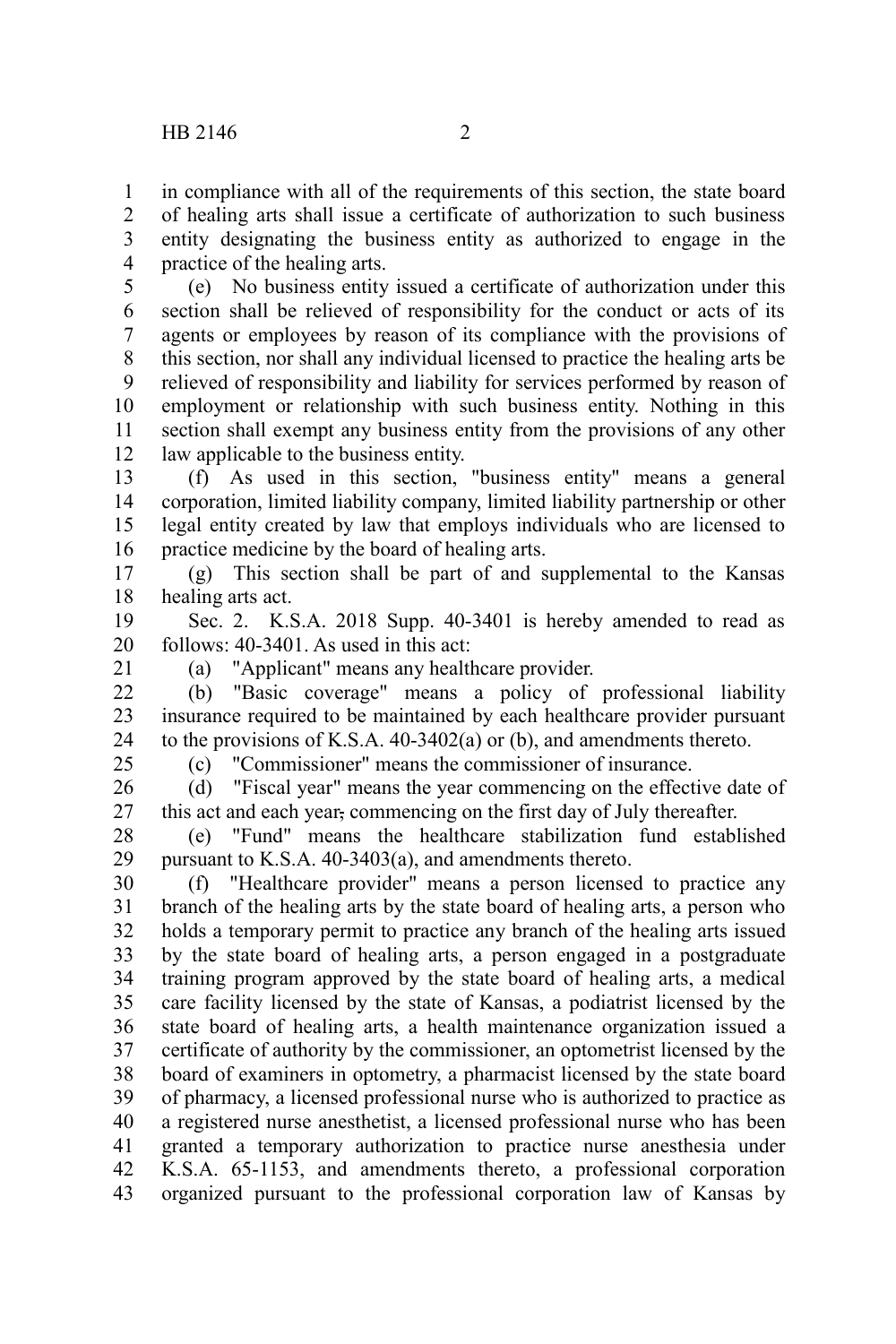persons who are authorized by such law to form such a corporation and who are healthcare providers as defined by this subsection, a Kansas limited liability company organized for the purpose of rendering professional services by its members who are healthcare providers as defined by this subsection and who are legally authorized to render the professional services for which the limited liability company is organized, a partnership of persons who are healthcare providers under this subsection, a Kansas not-for-profit corporation organized for the purpose of rendering professional services by persons who are healthcare providers as defined by this subsection, a nonprofit corporation organized to administer the graduate medical education programs of community hospitals or medical care facilities affiliated with the university of Kansas school of medicine, a dentist certified by the state board of healing arts to administer anesthetics under K.S.A. 65-2899, and amendments thereto, a psychiatric hospital licensed prior to January 1, 1988, and continuously thereafter under K.S.A. 2015 Supp. 75-3307b, prior to its repeal, and K.S.A. 2018 Supp. 39-2001 et seq., and amendments thereto, or a mental health center or mental health clinic licensed by the state of Kansas. On and after January 1, 2015, "Healthcare provider" also means*,* a physician assistant licensed by the state board of healing arts, a licensed advanced practice registered nurse who is authorized by the board of nursing to practice as an advanced practice registered nurse in the classification of a nurse-midwife, a licensed advanced practice registered nurse who has been granted a temporary authorization by the board of nursing to practice as an advanced practice registered nurse in the classification of a nurse-midwife, a nursing facility licensed by the state of Kansas, an assisted living facility licensed by the state of Kansas-or, a residential healthcare facility licensed by the state of Kansas *or a business entity that holds a certificate of authorization under section 1, and amendments thereto*. "Healthcare provider" does not include: (1) Any state institution for people with intellectual disability; (2) any state psychiatric hospital; (3) any person holding an exempt license issued by the state board of healing arts or the board of nursing; (4) any person holding a visiting clinical professor license from the state board of healing arts; (5) any person holding an inactive license issued by the state board of healing arts; (6) any person holding a federally active license issued by the state board of healing arts; (7) an advanced practice registered nurse who is authorized by the board of nursing to practice as an advanced practice registered nurse in the classification of nurse-midwife or nurse anesthetist and who practices solely in the course of employment or active duty in the United States government or any of its departments, bureaus or agencies or who provides professional services as a charitable healthcare provider as defined under K.S.A. 75-6102, and amendments thereto; or (8) a physician 1 2 3 4 5 6 7 8 9 10 11 12 13 14 15 16 17 18 19 20 21 22 23 24 25 26 27 28 29 30 31 32 33 34 35 36 37 38 39 40 41 42 43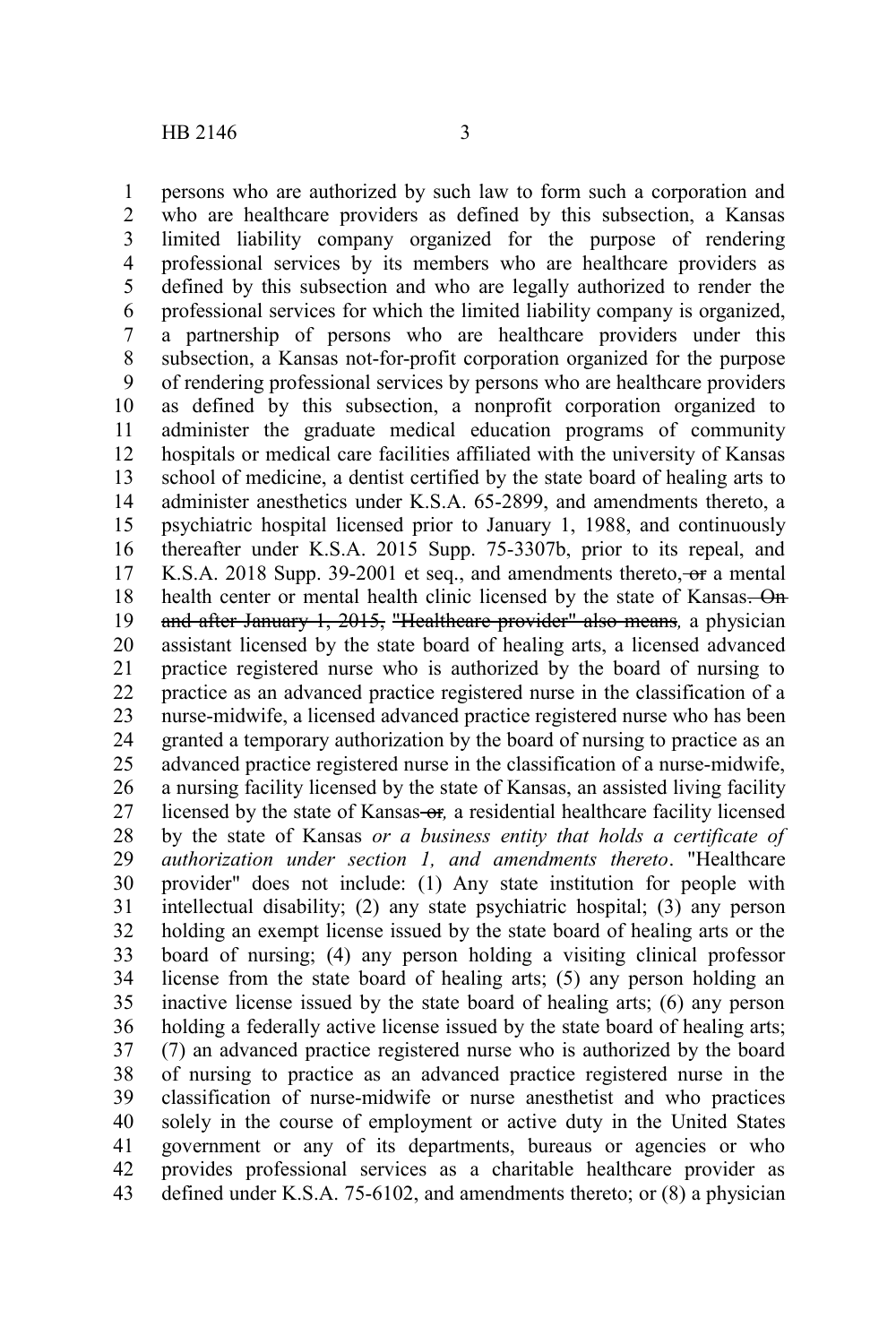assistant licensed by the state board of healing arts who practices solely in the course of employment or active duty in the United States government or any of its departments, bureaus or agencies or who provides professional services as a charitable healthcare provider as defined under K.S.A. 75-6102, and amendments thereto. 1 2 3 4 5

(g) "Inactive healthcare provider" means a person or other entity who purchased basic coverage or qualified as a self-insurer on or subsequent to the effective date of this act but who, at the time a claim is made for personal injury or death arising out of the rendering of or the failure to render professional services by such healthcare provider, does not have basic coverage or self-insurance in effect solely because such person is no longer engaged in rendering professional service as a healthcare provider. 6 7 8 9 10 11 12

(h) "Insurer" means any corporation, association, reciprocal exchange, inter-insurer and any other legal entity authorized to write bodily injury or property damage liability insurance in this state, including workers compensation and automobile liability insurance, pursuant to the provisions of the acts contained in article 9, 11, 12 or 16 of chapter 40 of the Kansas Statutes Annotated, and amendments thereto. 13 14 15 16 17 18

(i) "Plan" means the operating and administrative rules and procedures developed by insurers and rating organizations or the commissioner to make professional liability insurance available to healthcare providers. 19 20 21 22

(j) "Professional liability insurance" means insurance providing coverage for legal liability arising out of the performance of professional services rendered or that should have been rendered by a healthcare provider. 23 24 25 26

(k) "Rating organization" means a corporation, an unincorporated association, a partnership or an individual licensed pursuant to K.S.A. 40- 956, and amendments thereto, to make rates for professional liability insurance. 27 28 29 30

(l) "Self-insurer" means a healthcare provider who qualifies as a selfinsurer pursuant to K.S.A. 40-3414, and amendments thereto. 31 32

(m) "Medical care facility" means the same when used in the healthcare provider insurance availability act as defined in K.S.A. 65-425, and amendments thereto, except that as used in the healthcare provider insurance availability act such term, as it relates to insurance coverage under the healthcare provider insurance availability act, also includes any director, trustee, officer or administrator of a medical care facility. 33 34 35 36 37 38

(n) "Mental health center" means a mental health center licensed by the state of Kansas under K.S.A. 2018 Supp. 39-2001 et seq., and amendments thereto, except that as used in the healthcare provider insurance availability act such term, as it relates to insurance coverage under the healthcare provider insurance availability act, also includes any 39 40 41 42 43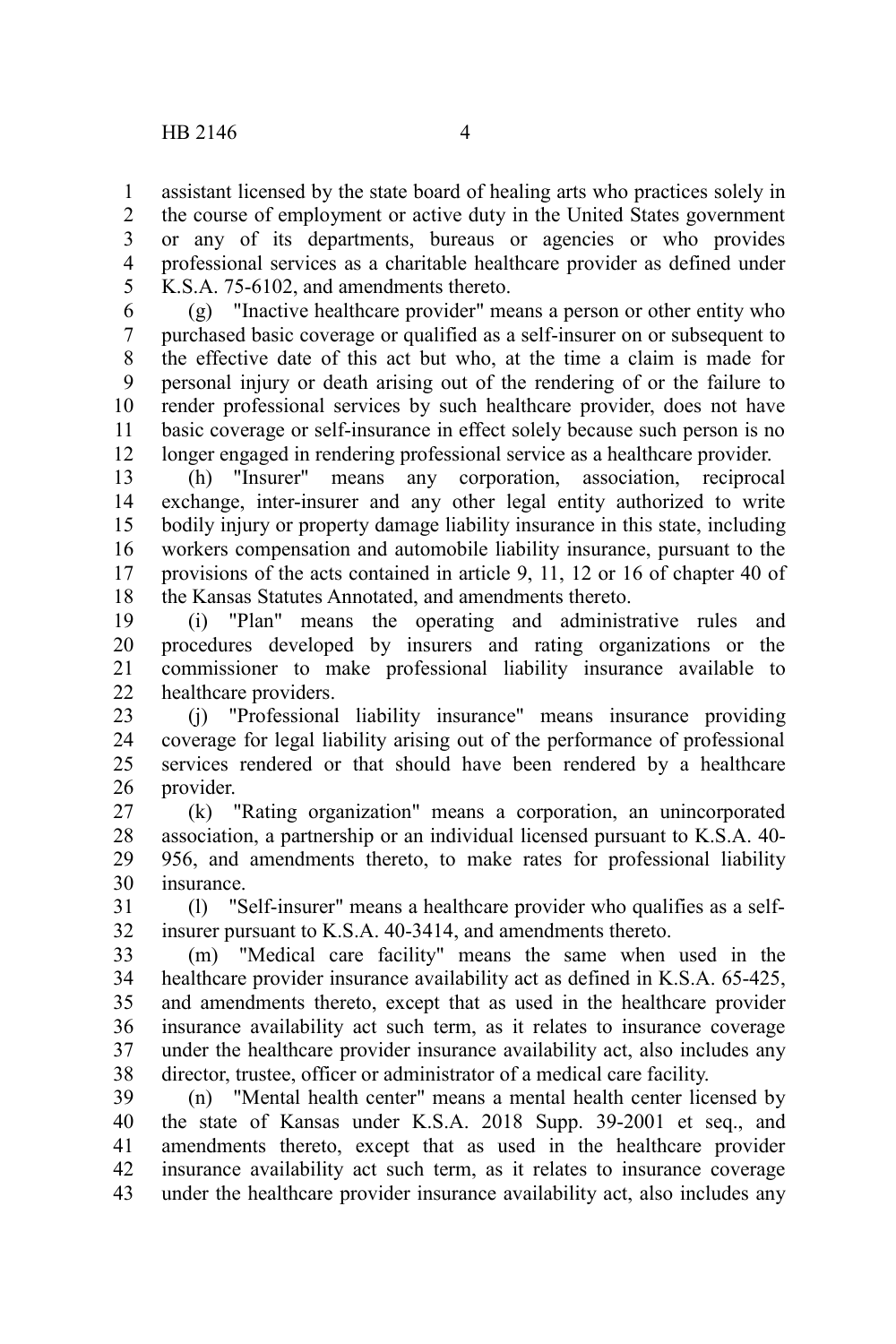director, trustee, officer or administrator of a mental health center. 1

(o) "Mental health clinic" means a mental health clinic licensed by the state of Kansas under K.S.A. 2018 Supp. 39-2001 et seq., and amendments thereto, except that as used in the healthcare provider insurance availability act such term, as it relates to insurance coverage under the healthcare provider insurance availability act, also includes any director, trustee, officer or administrator of a mental health clinic. 2 3 4 5 6 7

(p) "State institution for people with intellectual disability" means Winfield state hospital and training center, Parsons state hospital and training center and the Kansas neurological institute. 8 9 10

(q) "State psychiatric hospital" means Larned state hospital, Osawatomie state hospital and Rainbow mental health facility. 11 12

13

(r) "Person engaged in residency training" means:

(1) A person engaged in a postgraduate training program approved by the state board of healing arts who is employed by and is studying at the university of Kansas medical center only when such person is engaged in medical activities that do not include extracurricular, extra-institutional medical service for which such person receives extra compensation and that have not been approved by the dean of the school of medicine and the executive vice-chancellor of the university of Kansas medical center. Persons engaged in residency training shall be considered resident healthcare providers for purposes of K.S.A. 40-3401 et seq., and amendments thereto; and 14 15 16 17 18 19 20 21 22 23

(2) a person engaged in a postgraduate training program approved by the state board of healing arts who is employed by a nonprofit corporation organized to administer the graduate medical education programs of community hospitals or medical care facilities affiliated with the university of Kansas school of medicine or who is employed by an affiliate of the university of Kansas school of medicine as defined in K.S.A. 76-367, and amendments thereto, only when such person is engaged in medical activities that do not include extracurricular, extra-institutional medical service for which such person receives extra compensation and that have not been approved by the chief operating officer of the nonprofit corporation or the chief operating officer of the affiliate and the executive vice-chancellor of the university of Kansas medical center. 24 25 26 27 28 29 30 31 32 33 34 35

(s) "Full-time physician faculty employed by the university of Kansas medical center" means a person licensed to practice medicine and surgery who holds a full-time appointment at the university of Kansas medical center when such person is providing healthcare. A person licensed to practice medicine and surgery who holds a full-time appointment at the university of Kansas medical center may also be employed part-time by the United States department of veterans affairs if such employment is approved by the executive vice-chancellor of the university of Kansas 36 37 38 39 40 41 42 43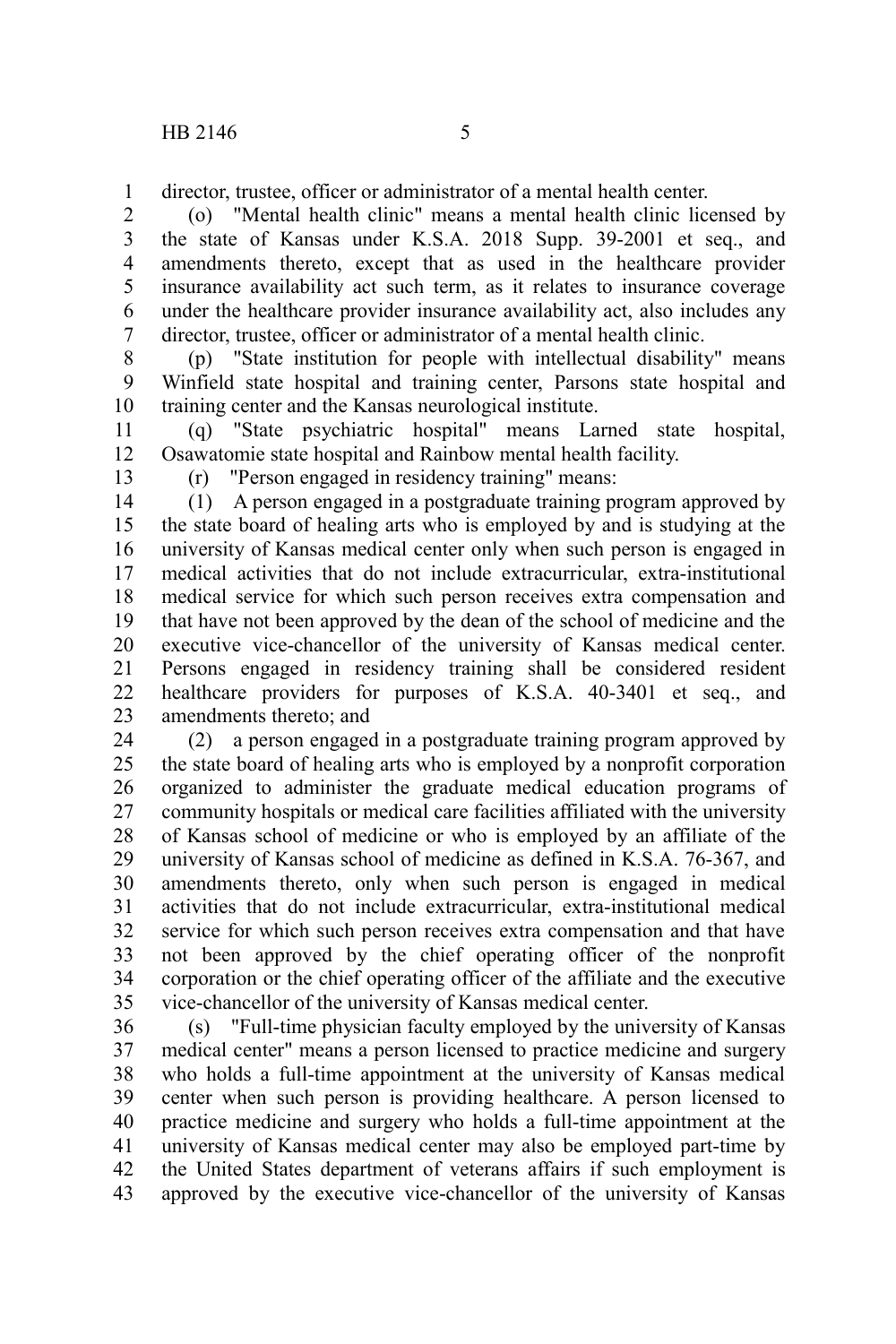medical center. 1

(t) "Sexual act" or "sexual activity" means that sexual conduct that constitutes a criminal or tortious act under the laws of the state of Kansas. 2 3

(u) "Board" means the board of governors created by K.S.A. 40-3403, and amendments thereto. 4 5

(v) "Board of directors" means the governing board created by K.S.A. 40-3413, and amendments thereto. 6 7

(w) "Locum tenens contract" means a temporary agreement not exceeding 182 days per calendar year that employs a healthcare provider to actively render professional services in this state. 8 9 10

(x) "Professional services" means patient care or other services authorized under the act governing licensure of a healthcare provider. 11 12

(y) "Healthcare facility" means a nursing facility, an assisted living facility or a residential healthcare facility as all such terms are defined in K.S.A. 39-923, and amendments thereto. 13 14 15

(z) "Charitable healthcare provider" means the same as defined in K.S.A. 75-6102, and amendments thereto. 16 17

Sec. 3. K.S.A. 65-2803 is hereby amended to read as follows: 65- 2803. (a) Unless otherwise specified by the board *or as provided in section 1, and amendment thereto*, it shall be unlawful for any person who does not have a license, registration, permit or certificate to engage in the practice of any profession regulated by the board or whose license, registration, permit or certificate to practice has been revoked or suspended to engage in the practice of any profession regulated by the board. 18 19 20 21 22 23 24  $25$ 

(b) This section shall not apply to any healthcare provider who in good faith renders emergency care or assistance at the scene of an emergency or accident as authorized by K.S.A. 65-2891, and amendments thereto. 26 27 28 29

(c) The commission of any act or practice declared to be a violation of this section may render the violator liable to the state or county for the payment of a civil penalty of up to \$1,000 per day for each day a person engages in the unlawful practice of a profession regulated by the board. In addition to such civil penalty, such violator may be assessed reasonable costs of investigation and prosecution. 30 31 32 33 34 35

36

(d) Violation of this section is a severity level 10, nonperson felony.

Sec. 4. K.S.A. 65-2836 is hereby amended to read as follows: 65- 2836. A licensee's license may be revoked, suspended or limited, or the licensee may be publicly censured or placed under probationary conditions, or an application for a license or for reinstatement of a license may be denied upon a finding of the existence of any of the following grounds: 37 38 39 40 41 42

(a) The licensee has committed fraud or misrepresentation in 43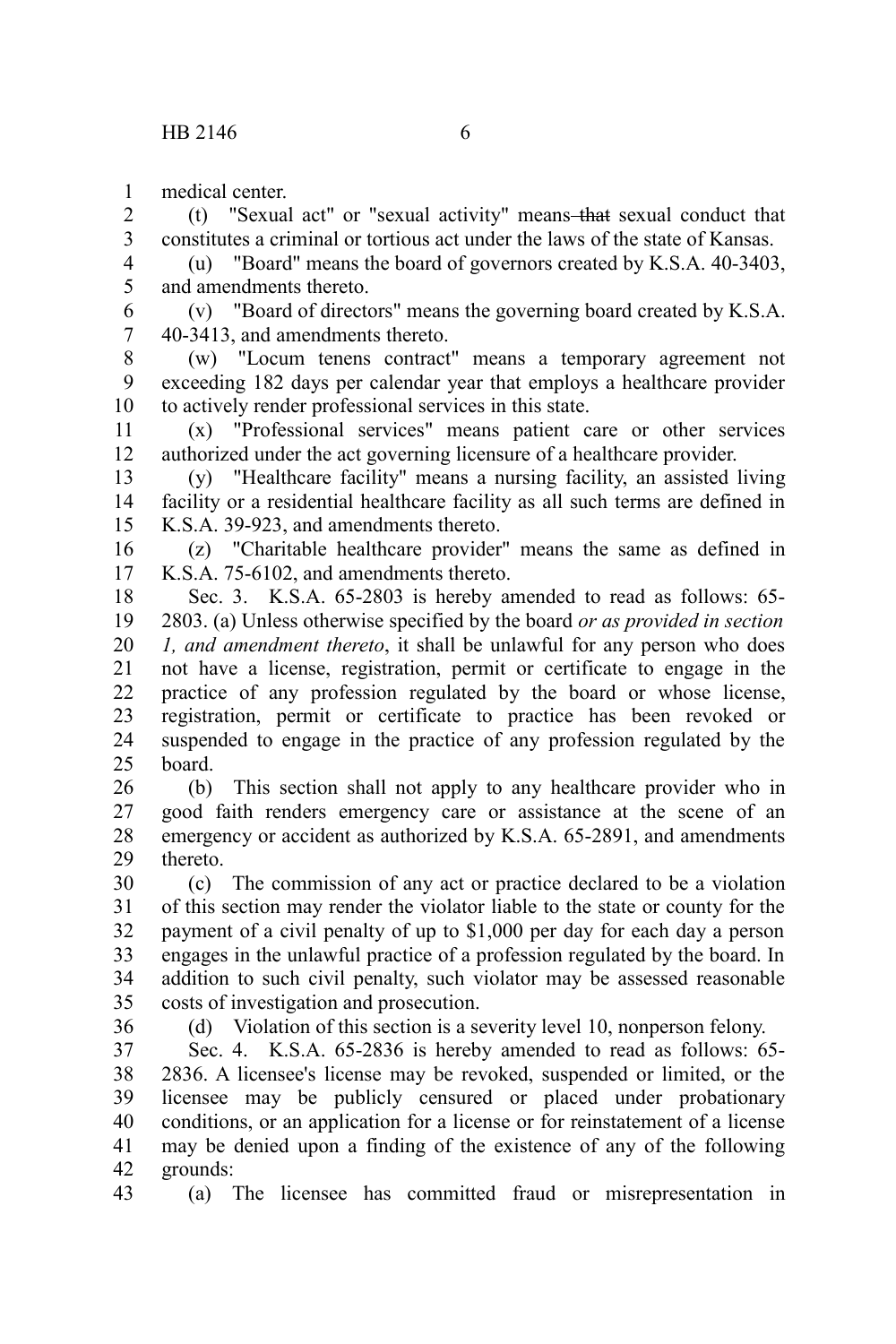applying for or securing an original, renewal or reinstated license. 1

(b) The licensee has committed an act of unprofessional or dishonorable conduct or professional incompetency, except that the board may take appropriate disciplinary action or enter into a non-disciplinary resolution when a licensee has engaged in any conduct or professional practice on a single occasion that, if continued, would reasonably be expected to constitute an inability to practice the healing arts with reasonable skill and safety to patients or unprofessional conduct as defined in K.S.A. 65-2837, and amendments thereto. 2 3 4 5 6 7 8 9

(c) The licensee has been convicted of a felony or class A misdemeanor, or substantially similar offense in another jurisdiction, whether or not related to the practice of the healing arts.*, or* the licensee has been convicted in a special or general court-martial, whether or not related to the practice of the healing arts. The board shall revoke a licensee's license following conviction of a felony or substantially similar offense in another jurisdiction, or following conviction in a general courtmartial occurring after July 1, 2000, unless a  $\frac{2}{3}$  majority of the board members present and voting determine by clear and convincing evidence that such licensee will not pose a threat to the public in such person's capacity as a licensee and that such person has been sufficiently rehabilitated to warrant the public trust. In the case of a person who has been convicted of a felony or convicted in a general court-martial and who applies for an original license or to reinstate a canceled license, the application for a license shall be denied unless a  $\frac{2}{3}$  majority of the board members present and voting on such application determine by clear and convincing evidence that such person will not pose a threat to the public in such person's capacity as a licensee and that such person has been sufficiently rehabilitated to warrant the public trust. 10 11 12 13 14 15 16 17 18 19 20 21 22 23 24 25 26 27 28 29

(d) The licensee has used fraudulent or false advertisements.

(e) The licensee is addicted to or has distributed intoxicating liquors or drugs for any other than lawful purposes. 30 31

(f) The licensee has willfully or repeatedly violated this act, the pharmacy act of the state of Kansas or the uniform controlled substances act, or any rules and regulations adopted pursuant thereto, or any rules and regulations of the secretary of health and environment-which that are relevant to the practice of the healing arts. 32 33 34 35 36

(g) The licensee has unlawfully invaded the field of practice of any branch of the healing arts in which the licensee is not licensed to practice. 37 38

(h) The licensee has engaged in the practice of the healing arts under a false or assumed name, or the impersonation of another practitioner. The provisions of this subsection relating to an assumed name shall not apply to licensees practicing under a professional corporation*, under a business entity that holds a certificate of authorization under section 1, and* 39 40 41 42 43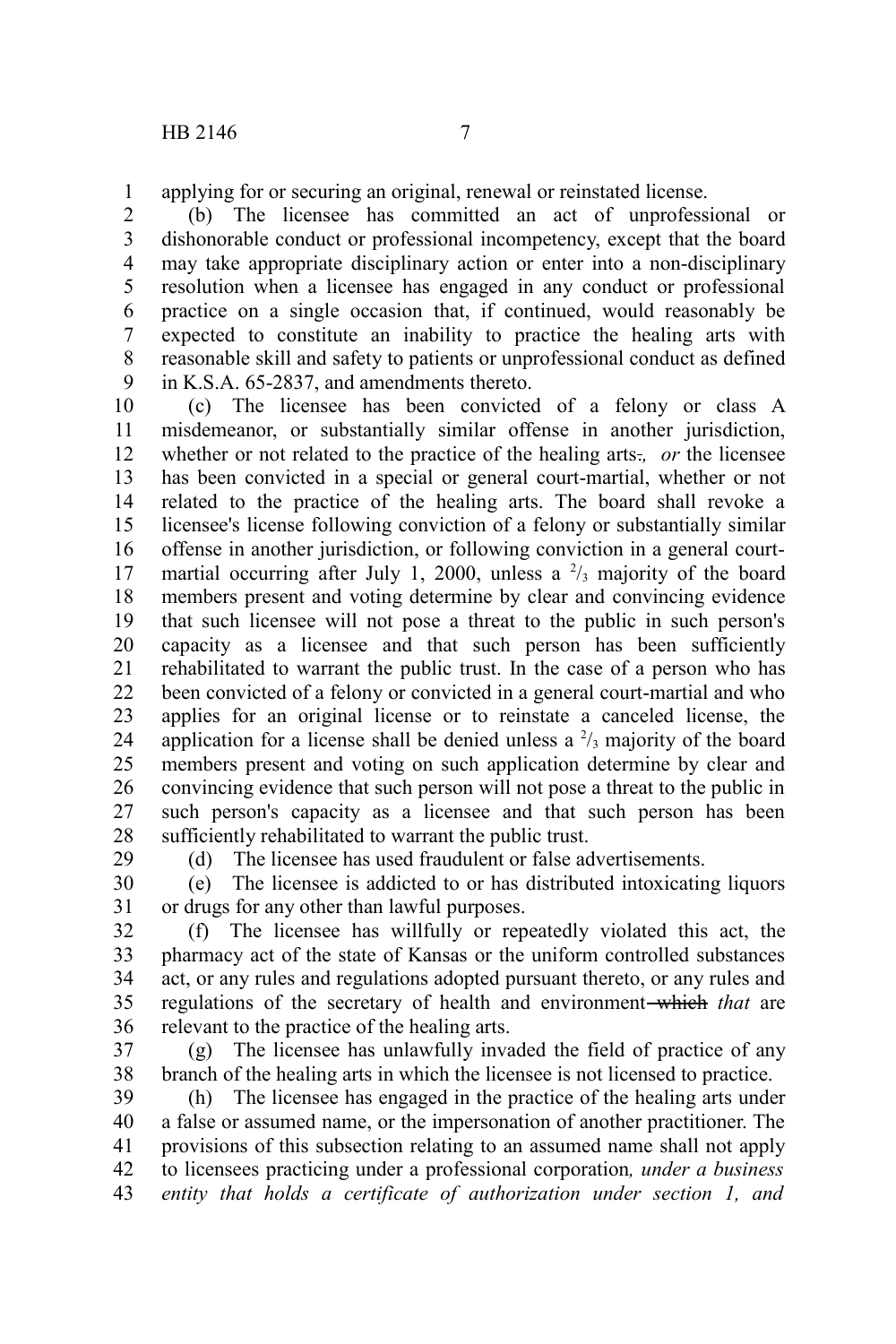*amendments thereto,* or *under any* other legal entity duly authorized to provide such professional services in the state of Kansas. 1 2

(i) The licensee's ability to practice the healing arts with reasonable skill and safety to patients is impaired by reason of physical or mental illness, or condition or use of alcohol, drugs or controlled substances. All information, reports, findings and other records relating to impairment shall be confidential and not subject to discovery by or release to any person or entity outside of a board proceeding. 3 4 5 6 7 8

(j) The licensee has had a license to practice the healing arts revoked, suspended or limited, has been censured or has had other disciplinary action taken, or an application for a license denied, by the proper licensing authority of another state, territory, District of Columbia, or other country.  $\mathbf{Q}$ 10 11 12

(k) The licensee has violated any lawful rule and regulation promulgated by the board or violated any lawful order or directive of the board previously entered by the board. 13 14 15

(l) The licensee has failed to report or reveal the knowledge required to be reported or revealed under K.S.A. 65-28,122, and amendments thereto. 16 17 18

(m) The licensee, if licensed to practice medicine and surgery, has failed to inform in writing a patient suffering from any form of abnormality of the breast tissue for which surgery is a recommended form of treatment, of alternative methods of treatment recognized by licensees of the same profession in the same or similar communities as being acceptable under like conditions and circumstances. 19 20 21 22 23 24

(n) The licensee has cheated on or attempted to subvert the validity of the examination for a license. 25 26

(o) The licensee has been found to be mentally ill, disabled, not guilty by reason of insanity, not guilty because the licensee suffers from a mental disease or defect or incompetent to stand trial by a court of competent jurisdiction. 27 28 29 30

(p) The licensee has prescribed, sold, administered, distributed or given a controlled substance to any person for other than medically accepted or lawful purposes. 31 32 33

(q) The licensee has violated a federal law or regulation relating to controlled substances. 34 35

(r) The licensee has failed to furnish the board, or its investigators or representatives, any information legally requested by the board. 36 37

(s) Sanctions or disciplinary actions have been taken against the licensee by a peer review committee, health care facility, a governmental agency or department or a professional association or society for acts or conduct similar to acts or conduct which *that* would constitute grounds for disciplinary action under this section. 38 39 40 41 42

(t) The licensee has failed to report to the board any adverse action 43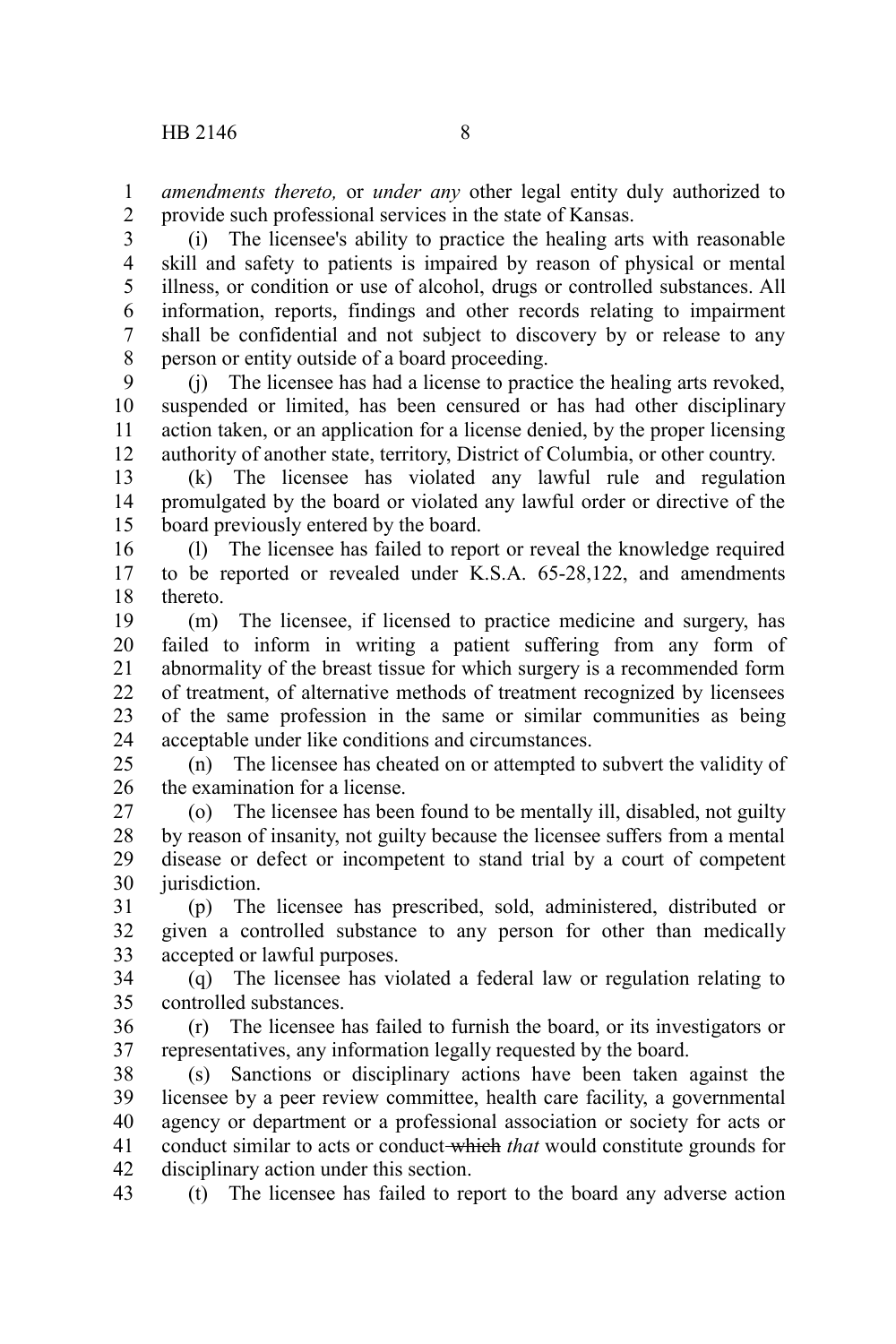taken against the licensee by another state or licensing jurisdiction, a peer review body, a health care facility, a professional association or society, a governmental agency, by a law enforcement agency or a court for acts or conduct similar to acts or conduct which *that* would constitute grounds for disciplinary action under this section. 1 2 3 4 5

(u) The licensee has surrendered a license or authorization to practice the healing arts in another state or jurisdiction, has surrendered the authority to utilize controlled substances issued by any state or federal agency, has agreed to a limitation to or restriction of privileges at any medical care facility or has surrendered the licensee's membership on any professional staff or in any professional association or society while under investigation for acts or conduct similar to acts or conduct which *that* would constitute grounds for disciplinary action under this section. 6 7 8 9 10 11 12 13

(v) The licensee has failed to report to the board surrender of the licensee's license or authorization to practice the healing arts in another state or jurisdiction or surrender of the licensee's membership on any professional staff or in any professional association or society while under investigation for acts or conduct similar to acts or conduct which *that* would constitute grounds for disciplinary action under this section. 14 15 16 17 18 19

(w) The licensee has an adverse judgment, award or settlement against the licensee resulting from a medical liability claim related to acts or conduct similar to acts or conduct which *that* would constitute grounds for disciplinary action under this section. 20 21 22 23

(x) The licensee has failed to report to the board any adverse judgment, settlement or award against the licensee resulting from a medical malpractice liability claim related to acts or conduct similar to acts or conduct which *that* would constitute grounds for disciplinary action under this section. 24 25 26 27 28

(y) The licensee has failed to maintain a policy of professional liability insurance as required by K.S.A. 40-3402 or 40-3403a, and amendments thereto. 29 30 31

(z) The licensee has failed to pay the premium surcharges as required by K.S.A. 40-3404, and amendments thereto. 32 33

(aa) The licensee has knowingly submitted any misleading, deceptive, untrue or fraudulent representation on a claim form, bill or statement. 34 35

(bb) The licensee as the supervising physician for a physician assistant has failed to adequately direct and supervise the physician assistant in accordance with the physician assistant licensure act or rules and regulations adopted under such act. 36 37 38 39

(cc) The licensee has assisted suicide in violation of K.S.A. 21-3406, prior to its repeal, or K.S.A. 2018 Supp. 21-5407, and amendments thereto, as established by any of the following: 40 41 42

(1) A copy of the record of criminal conviction or plea of guilty for a 43